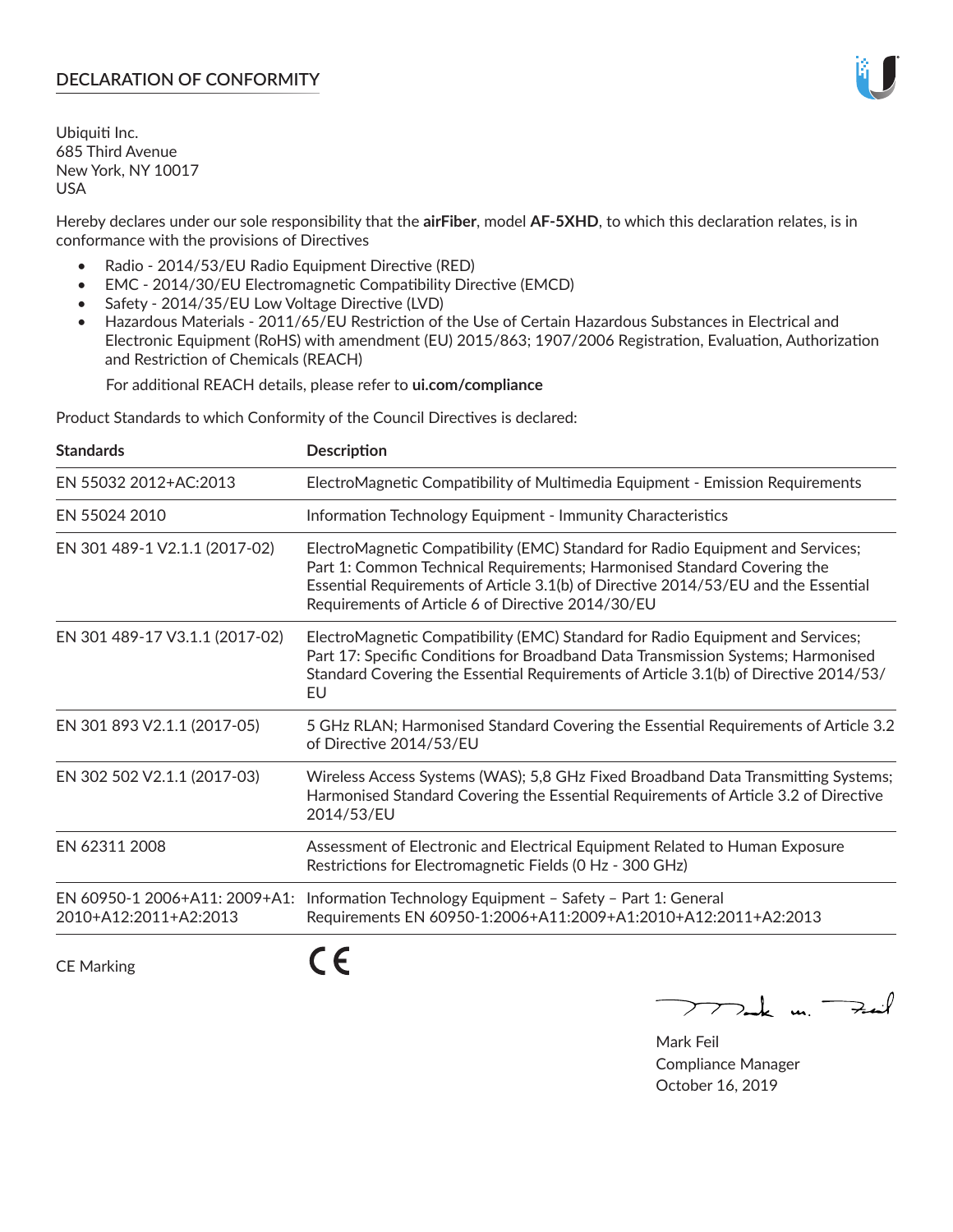# **DECLARATION OF CONFORMITY**



# **български** [Bulgarian]

С настоящото Ubiquiti декларира, че това устройство AF-5XHD е в съответствие със съществените изисквания и други приложими разпоредби на Директиви 2014/53/EC, 2014/30/ЕС, 2014/35/ЕС.

## **Hrvatski** [Croatian]

Ubiquiti ovim putem izjavljuje da je ovaj uređaj AF-5XHD sukladan osnovnim zahtjevima i ostalim bitnim odredbama Direktiva 2014/53/EU, 2014/30/EU, 2014/35/EU.

# **Čeština** [Czech]

Ubiquiti tímto prohlašuje, že toto AF-5XHD zařízení, je ve shodě se základními požadavky a dalšími příslušnými ustanoveními směrnic 2014/53/EU, 2014/30/EU, 2014/35/EU.

# **Dansk** [Danish]

Hermed, Ubiquiti, erklærer at denne AF-5XHD enhed, er i overensstemmelse med de væsentlige krav og øvrige relevante krav i direktiver 2014/53/EU, 2014/30/EU, 2014/35/EU.

# **Nederlands** [Dutch]

Hierbij verklaart Ubiquiti, dat deze AF-5XHD apparaat, in overeenstemming is met de essentiële eisen en de andere relevante bepalingen van richtlijnen 2014/53/EU, 2014/30/EU, 2014/35/EU.

## **English**

Hereby, Ubiquiti, declares that this AF-5XHD device, is in compliance with the essential requirements and other relevant provisions of Directives 2014/53/EU, 2014/30/EU, 2014/35/EU.

# **Eesti keel** [Estonian]

Käesolevaga Ubiquiti kinnitab, et antud AF-5XHD seade, on vastavus olulistele nõuetele ja teistele asjakohastele sätetele direktiivide 2014/53/EL, 2014/30/EL, 2014/35/EL.

## **Suomi** [Finnish]

Täten Ubiquiti vakuuttaa, että tämä AF-5XHD laite, on yhdenmukainen olennaisten vaatimusten ja muiden sitä koskevien direktiivien 2014/53/EU, 2014/30/EU, 2014/35/EU.

## **Français** [French]

Par la présente Ubiquiti déclare que l'appareil AF-5XHD, est conforme aux exigences essentielles et aux autres dispositions pertinentes des directives 2014/53/UE, 2014/30/UE, 2014/35/UE.

## **Deutsch** [German]

Hiermit erklärt Ubiquiti, dass sich dieses AF-5XHD Gerät, in Übereinstimmung mit den grundlegenden Anforderungen und den anderen relevanten Vorschriften der Richtlinien 2014/53/EU, 2014/30/EU, 2014/35/EU befindet.

## **Ελληνικά** [Greek]

Δια του παρόντος, Ubiquiti, δηλώνει ότι αυτή η συσκευή AF-5XHD, είναι σε συμμόρφωση με τις βασικές απαιτήσεις και τις λοιπές σχετικές διατάξεις των οδηγιών 2014/53/EE, 2014/30/EE, 2014/35/EE.

## **Magyar** [Hungarian]

Ezennel Ubiquiti kijelenti, hogy ez a AF-5XHD készülék megfelel az alapvető követelményeknek és más vonatkozó 2014/53/EU, 2014/30/EU, 2014/35/EU irányelvek rendelkezéseit.

## **Íslenska** [Icelandic]

Hér, Ubiquiti, því yfir að þetta AF-5XHD tæki er í samræmi við grunnkröfur og önnur viðeigandi ákvæði tilskipana 2014/53/ ESB, 2014/30/ESB, 2014/35/ESB.

## **Italiano** [Italian]

Con la presente, Ubiquiti, dichiara che questo dispositivo AF-5XHD, è conforme ai requisiti essenziali ed alle altre disposizioni pertinenti delle direttive 2014/53/UE, 2014/30/UE, 2014/35/UE.